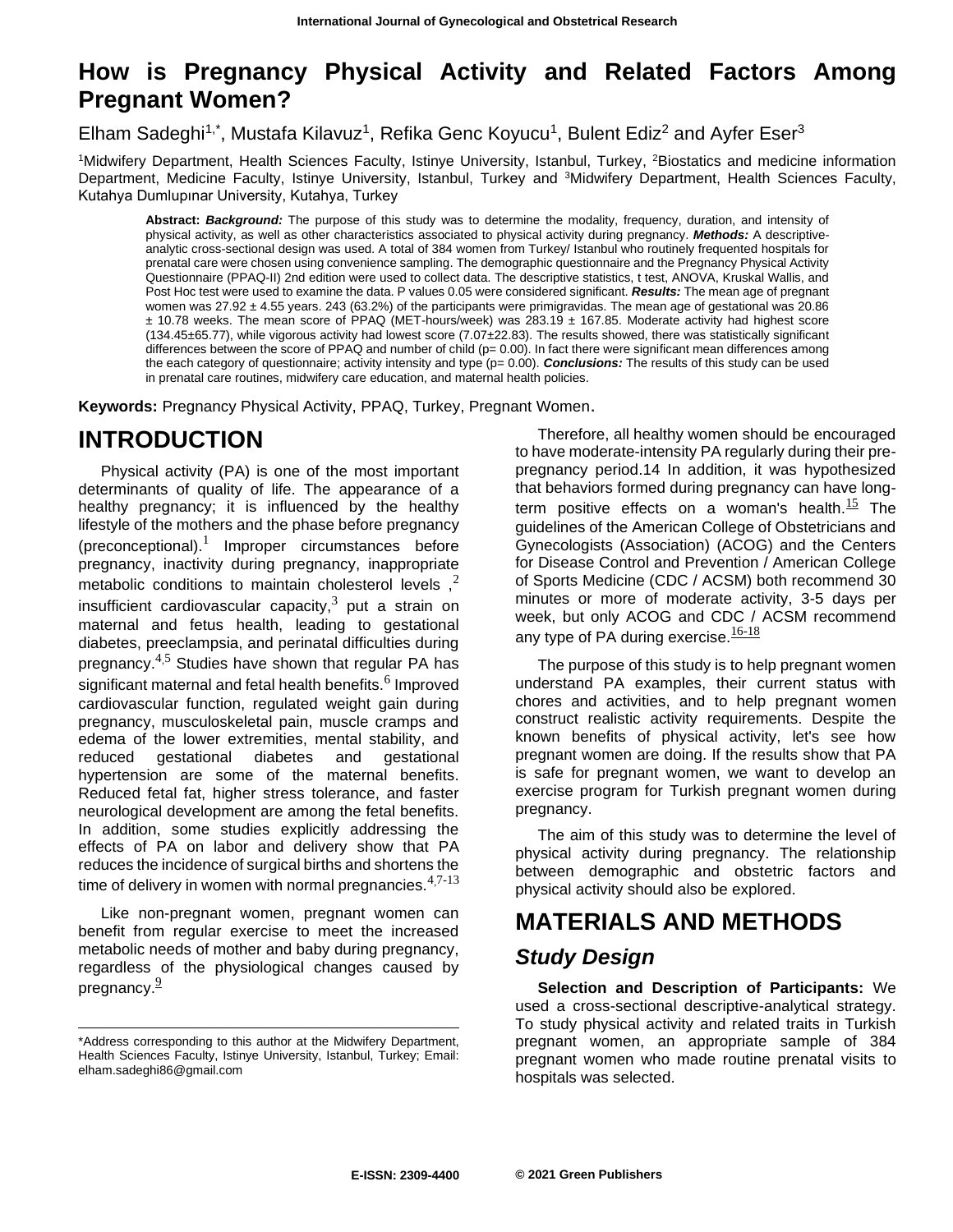For the sampling, a sample was drawn from each of the hospitals at random and in proportion to the population of the center using an acceptable sampling method. People who met the eligibility criteria completed the demographics / pregnancy and physical activity questionnaires. Exclusion criteria were a history of premature rupture of the skin, a history of premature birth (premature birth), a history of abortions, bleeding (repeated in the second quarter), placenta previa, intrauterine growth retardation, high blood pressure during pregnancy, cardiovascular / lung / and epilepsy, type -I diabetes, twin and multiple pregnancies, insufficient weight gain during pregnancy, and a history of medical conditions.

Study inclusion criteria included study participation, informed consent, residency in Istanbul, and pregnant women in all trimesters of pregnancy. Participants were assessed during all three trimesters.

#### *Demographic Characteristics Questionnaire*

The data was collected using a questionnaire created by researchers that asked about demographic and obstetric characteristics of the pregnant woman, such as mother's age, educational level, professional status, number of pregnancies and pregnancy trimesters.

#### *Pregnancy Physical Activity Questionnaire*

The Physical Activity Pregnancy Questionnaire (PPAQ), a self-reported questionnaire that assesses the type, duration, and frequency of PA in pregnant women. The questionnaire consists of 36 questions, which are divided into six values and seven dimensions. Sedentary activities (activities) (5 questions), lowintensity (9 questions), medium-intensity (13 questions), high-intensity (2 questions), household activities (12 questions), work-related activities (5 questions), and sport-related activities (5 Questions) belong to the dimensions of the questionnaire (9 questions). Each activity is divided into three categories: inactive (immobile) (1.5 MET), light (1.5-3.0 MET), moderate  $(3.1-6.0 \text{ MET})$  and vigorous  $(> 6.0 \text{ MET})$  as well as type, d divided into three categories: home / care, work and sport / sport. To calculate the average weekly energy expenditure, the time spent on each reported activity was multiplied by the intensity of the activity (MET h. Week 1). Chasan-Taber *et al.* validates the PPAQ.<sup>[19](file:///E:/Article%20Composing/Article%2011/Manuscript.doc%23_ENREF_19)</sup>

Cirak *et al*. (2015) discovered Cronbach alpha (0.961) and acquired formal approval to use the scale in PPAQ validity and reliability assessments of the Turkish version. The correlation coefficients between the classes have a reliability value. $20$  Cronbach alpha was found to be 0.772 in our research.

**Statistics:** The data were evaluated using the Statistical Package for the Social Sciences (SPSS, SPSS Inc., Chicago, IL, USA), Version 22.0. Demographic / obstetric variables and PPAQ variables

were given descriptive statistics (means, standard deviations, and frequency distributions). To assess the differences between physical activity and demographic variables such as gestational age and education, a oneway ANOVA and a t-test were used. The post hoc Least Significant Difference LSD test was used to identify whether the subgroup was significant after assessing fit to normal in comparisons of more than two subgroups using one way analysis of variance of ANOVA. A twoway anova was used to find differences between trimesters and activities. A post hoc LSD test was performed again based on the significance factor. A Student's t-test was used to compare two sets of categories. P values of 5% were considered significant.

**Ethical Considerations:** This study concept was approved by the Istinye university ethics committee before the data was collected (with No. 20-01). All participants signed a declaration of consent.

#### **RESULTS**

This study included 384 pregnant women. The age range of the participants ranged from 18 to 43 years with a mean standard deviation (SD) of 27.92±4.55 years. 53 percent of the participants had a university education. Majority of the women were housewives. In terms of obstetric history, 243 (63.2%) of the subjects were Primigravidas. The majority of women  $(n = 147, 38.2\%)$ were in the first trimester. The mean gestational age was 20.86±10.78 weeks. In addition, all women had uncomplicated pregnancies. The results of the one-way ANOVA and the t-test, as well as the physical activity score, showed statistically significant differences between the PPAQ score and the number of children (p= 0.00) (**Table 1**).

The mean total PPAQ score (MET hours / week) was 283.19±167.85. (min: 49.70, max: 1093.46). Moderate exercise had the highest score on the activity intensity dimensions (134.45±65.77), while strenuous activity was the lowest (7.07±22.83). There were statistically significant variations in the dimensions of activity intensity ( $p = 0.001$ ). The household had the highest score for activity dimensions (153.08±110.02) while it had the lowest score (22.88±41.69). There were significant differences between the different types of activity dimensions (p = 0.05) (**Table 2**).

In addition, there were no statistically significant changes between the total amount of physical activity during pregnancy and the pregnancy trimesters (**Table 3**) and between the activity intensity / type of activity and the pregnancy trimesters ( $p = 0.16$  and  $p = 0.42$ , respectively). However, there were considerable differences in mean values between the individual questionnaire categories; Exercise intensity and type  $(p= 0.00)$ .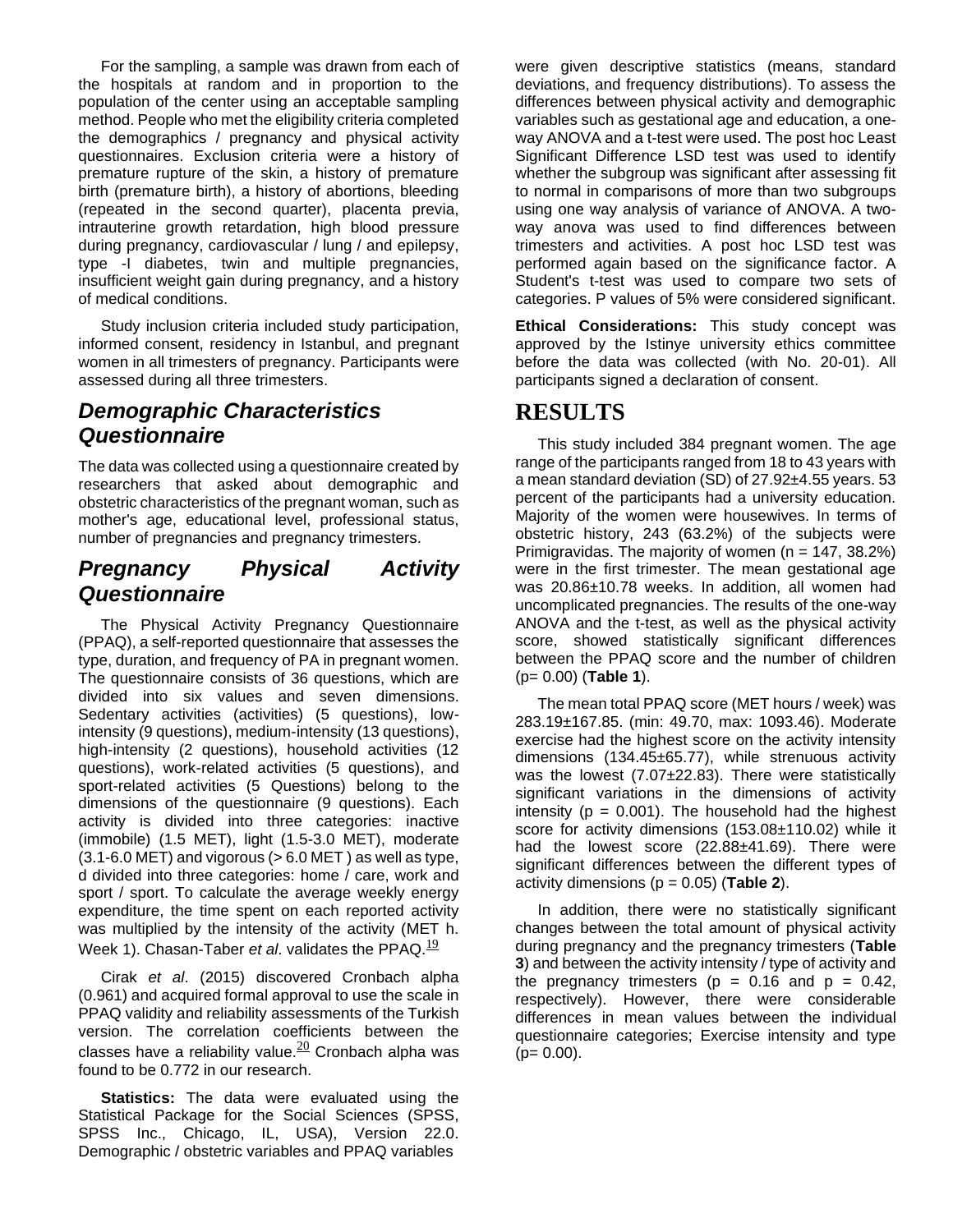**Table1:** Differences among demographic and obstetric characteristics and PPAQ (MET-h/week) scores (n = 384).

| <b>Personal characteristics</b>     | n   | Mean $\pm$ SD              | P-Value          |
|-------------------------------------|-----|----------------------------|------------------|
| Age                                 |     |                            | $0.21**$         |
| < 30                                | 270 | 273.78±170.46              |                  |
| $\geq 30$                           | 114 | 313.55±157.58              |                  |
| <b>Educational level</b>            |     |                            | 0.22             |
| No formal education/ primary school | 24  | 240.49±68.67               |                  |
| Secondary school                    | 63  | 353.53±115.38              |                  |
| High school                         | 95  | 319.50±232.69              |                  |
| University                          | 202 | 270.78±161.28              |                  |
| <b>Gravidity</b>                    |     |                            | $0.08^*$         |
| First pregnancy                     | 243 | 260.96±173.65              |                  |
| Second pregnancy                    | 72  | 337.19±175.09              |                  |
| Third pregnancy or more             | 69  | 296.03±126.73              |                  |
| Number of child                     |     |                            | $0.00^{\dagger}$ |
| No child                            | 185 | 222.13±140.04 <sup>a</sup> | $0.00^{a-b}$     |
| < 2                                 | 184 | 336.88±175.37 <sup>b</sup> | $0.02^{a-c}$     |
| $\geq$ 2                            | 15  | 367.91±146.28°             | $0.62^{b-c}$     |
| <b>Employment</b>                   |     |                            | $0.40**$         |
| Housewife                           | 219 | 273.32±163.38              |                  |
| Employed                            | 165 | 296.42±174.05              |                  |
| <b>Gestational age</b>              |     |                            | 0.46             |
| First trimester (14>)               | 147 | 260.79±129.05              |                  |
| Second trimester (14-28)            | 142 | 298.02±199.85              |                  |
| Third trimester (28<)               | 95  | 293.45±170.16              |                  |

**PPAQ: Pregnancy Physical Activity Questionnaire \* One way Anova \*\* T-test a-b,a-c,b-c Post-hoc test**

**Table 2:** Descriptive statistics for pregnancy physical activity questionnaire (n = 384).

| <b>PPAQ**</b> dimentions  | Mean $\pm$ SD     | P-value    |
|---------------------------|-------------------|------------|
| <b>Activity intensity</b> |                   | $< 0.001*$ |
| Sedentary                 | $41.13 \pm 23.81$ |            |
| Light                     | 134.45±65.77      |            |
| Moderate                  | 100.54±96.87      |            |
| Vigorous                  | 7.07±22.83        |            |
| Type of activity          |                   | < 0.001    |
| Household/caregiving      | 153.08±110.02     |            |
| Occupational              | 46.88±59.07       |            |
| Sports/exercise           | 22.88±41.69       |            |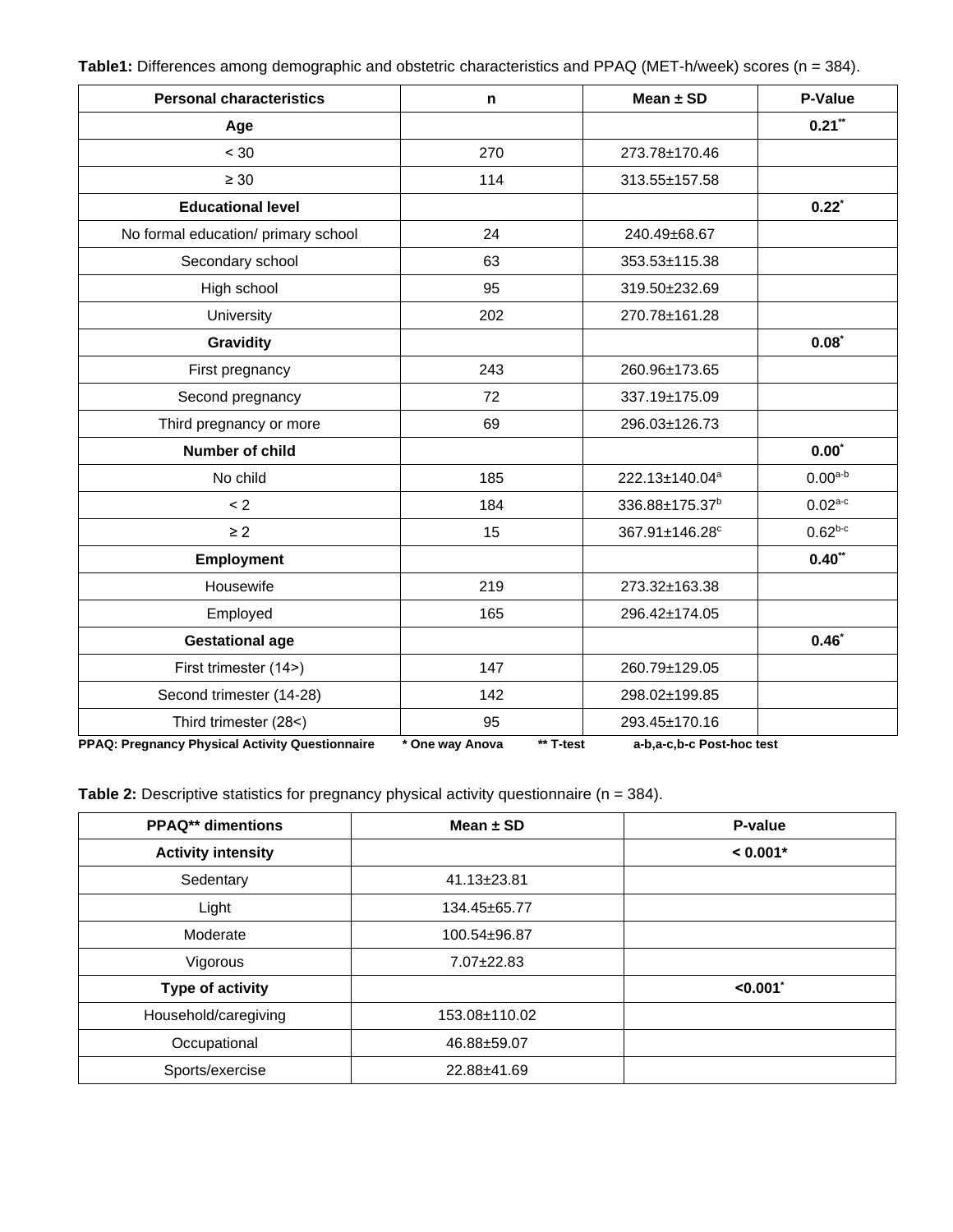**Table 3:** Description of PPAQ according to intensity and type of activity by pregnancy trimester among women (n=384).

| <b>Total energy expenditure</b> | <b>First Trimester</b> | <b>Second Trimester</b> | <b>Third Trimester</b> | P-value  |
|---------------------------------|------------------------|-------------------------|------------------------|----------|
| Activity intensity              |                        |                         |                        | $0.16^*$ |
| Sedentary                       | $42.57 + 23.19$        | $42.63 \pm 28.08$       | $37.63 \pm 18.80$      |          |
| Light                           | $123.18 + 59.40$       | $140.27 \pm 73.55$      | $141.48 \pm 63.19$     |          |
| Moderate                        | $92.12 \pm 78.76$      | 103.00±107.69           | 108.00±104.85          |          |
| Vigorous                        | $2.91 + 8.18$          | $12.12 \pm 35.01$       | $6.33 \pm 15.29$       |          |
| Type of activity                |                        |                         |                        | $0.42^*$ |
| Household/caregiving            | $139.52 \pm 107.44$    | 152.66±107.86           | 170.16±115.57          |          |
| Occupational                    | $51.45 \pm 58.29$      | $50.88 + 68.26$         | $36.68 + 47.46$        |          |
| Sports/exercise                 | $13.25 + 22.78$        | $30.31 + 53.53$         | 26.05±42.62            |          |
| Total                           | 260.79±12.90           | 298.02±199.85           | 293.45±170.16          | $0.46^*$ |

\* kruskal wallis

# **DISCUSSION**

### *Key Results*

Regular PA has been shown to have considerable benefits for maternal and fetal health in studies.<sup>6</sup> The findings of this study revealed the optimal length of physical activity for pregnant women. But it could be due to the small sample size and not among all of Turkish pregnant women.

### *Physical Activity Status Among Pregnant Women*

According to the results of this study, the PPAQ score in Turkish pregnant women was 283.20±167.85 (min: 49.70, max: 1093.46) MET-hours / week. Compared to previous studies, pregnant Taiwanese people achieved 34.8-36.4 (MET-hours / day),21 pregnant American women 32.6-33.8 (MET-hours / day),22 and pregnant Portuguese 270, 91, 220.54, 210.35 (MET hours / week) from the first to the second trimester of pregnancy.23 Compared to other research, our results showed the greatest physical activity in pregnant women. According to ACOG / CDC guidelines, 30 minutes or more of moderate exercise, 3-5 days per week, is recommended. The results of this study indicated the optimal length of exercise for pregnant women.

In addition, we found that pregnant women devote the most energy to activities that were classified as mild by the level of physical activity and that were performed most frequently, while intense activities were observed relatively infrequently. Compared to previous studies, it was shown that the most common physical activity in pregnant women in terms of intensity was light and heavy physical activity was rare.<sup>24</sup> Cultural considerations can explain why pregnant Turkish women, overall, have slightly more physical activity than the rest of their community.

In our study, household / caregiving activities accounted for most of the time and exercise / sport accounted for the least when it came to type of activity during pregnancy. Nascimento *et al*. <sup>24</sup> found the same results, with activities at home being the most active and sports / exercise the least. In the current study, there were no significant differences between the types of activity and the pregnant trimester. Santos at el. Found significant differences in household / caregiving, occupational/transportation and PPAQ, which decreased from the first to the second trimester.<sup>23</sup> This might could be due to demographic considerations. For example, the vast majority of our participants were housewives.

### *Factors Affecting Physical Activity*

We discovered a significant association between the characteristics / obstetric factors; having a child and mean PPAQ  $(p = 0.00)$  in the current study. This association showed that women without children spent less time on PPAQ than women with one or more children. However, several other studies found the opposite. For example, the results of a study in southern Brazil showed a significant relationship between education, employment during pregnancy, primary care and PPAQ in women.24 Again, cultural considerations can explain why pregnant Turkish women, in any scenario, have the majority of normal daily activities that must also be performed during pregnancy.

### *Physical Activity Status Among Pregnancy Trimesters*

In the current study, there were no significant differences between the trimester of pregnancy and the total PPAQ and the intensity / type of physical activity. It has also been documented in other studies. Lee *et al*. found no variations in total energy expenditure or energy expenditure with activity intensity, suggesting that these expenditures were comparable for individuals in the first,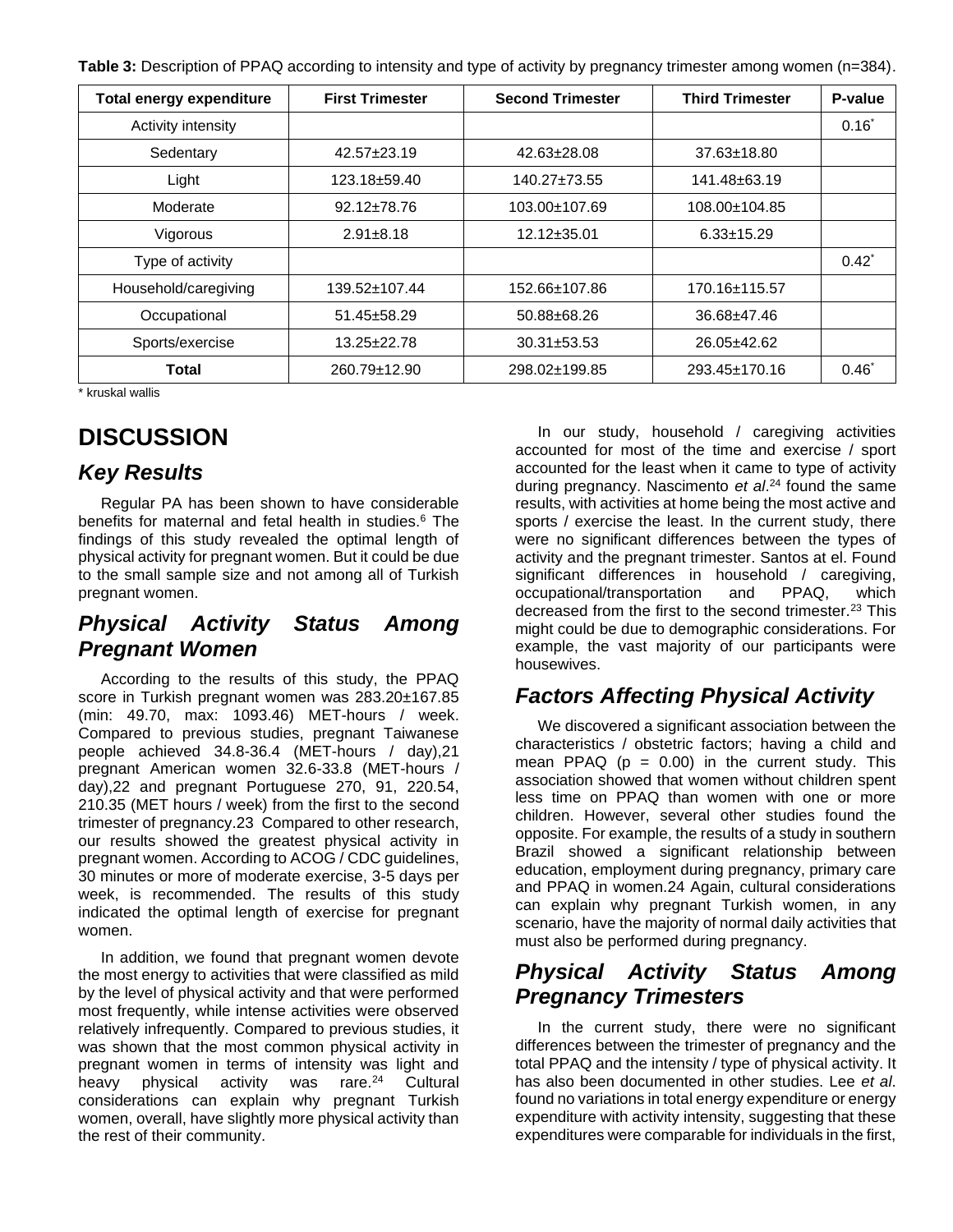second, and third trimesters.21 According to several studies, the average total activity rates in the household did not fluctuate significantly during pregnancy.25,26 Lee *et al*. found significant changes in household / caregiving and professional time women spend in different trimesters.<sup>21</sup> Santos *et al*. however, discovered a significant drop in total PA levels, especially from the first to the second trimester of pregnancy.<sup>23</sup> According to Borodulin *et al*. total physical activity decreased between the second and third trimester (p<0.001).<sup>16</sup>

## **CONCLUSION**

Pregnancy can have a significant impact on physical activity. Therefore, health care professionals should encourage healthy pregnant women to become more active during pregnancy and efforts should be made to provide opportunities for prenatal classes to maintain or improve physical activity.

### *Study Limitations*

The lack of relevant research and the use of different types of physical activity questionnaires in pregnant women to compare with the results obtained was a major drawback of the current study.

#### *References*

- [1] Cuneo J. Pregnancy and Conception. Integrative Medicine, An Issue of Primary Care: Clinics in Office Practice, E-Book. 2017;44(2):369. <https://doi.org/10.1016/j.pop.2017.02.011>
- [2] Catov JM, Ness RB, Wellons MF, Jacobs DR, Roberts JM, Gunderson EP. Prepregnancy lipids related to preterm birth risk: the coronary artery risk development in young adults study. The Journal of Clinical Endocrinology & Metabolism. 2010;95(8):3711-3718. <https://doi.org/10.1210/jc.2009-2028>
- [3] Magnussen E, Vatten L, Lund-Nilsen T, Salvesen K, Smith GD, Romundstad P. Prepregnancy Cardiovascular Risk Factors as Predictors of Preeclampsia: Population-based Cohort Study. Obstetric Anesthesia Digest. 2008;28(2):79. [https://doi.org/10.1097/01.aoa.0000319789.46](https://doi.org/10.1097/01.aoa.0000319789.46760.ca) [760.ca](https://doi.org/10.1097/01.aoa.0000319789.46760.ca)
- [4] Tobias DK, Zhang C, Van Dam RM, Bowers K, Hu FB. Physical activity before and during pregnancy and risk of gestational diabetes mellitus: a meta-analysis. Diabetes care. 2011;34(1):223-229.

<https://doi.org/10.2337/dc10-1368>

[5] Chasan-Taber L, Silveira M, Lynch K, *et al*. Physical activity before and during pregnancy and risk of abnormal glucose tolerance among Hispanic women. Diabetes & metabolism. 2014;40(1):67-75. <https://doi.org/10.1016/j.diabet.2013.09.005>

- [6] Bahadoran P, Mohamadirizi S. Relationship between physical activity and quality of life in pregnant women. Iranian journal of nursing and midwifery research. 2015;20(2):282.
- [7] Harrison CL, Thompson RG, Teede HJ, Lombard CB. Measuring physical activity during pregnancy. International Journal of Behavioral Nutrition and Physical Activity. 2011;8(1):19. <https://doi.org/10.1186/1479-5868-8-19>
- [8] Nascimento SL, Surita FG, Cecatti JG. Physical exercise during pregnancy: a systematic review. Current Opinion in Obstetrics and Gynecology. 2012;24(6):387-394. <https://doi.org/10.1097/gco.0b013e328359f131>
- [9] Melzer K, Schutz Y, Boulvain M, Kayser B. Physical activity and pregnancy. Sports Medicine. 2010;40(6):493-507. [https://doi.org/10.2165/11532290-000000000-](https://doi.org/10.2165/11532290-000000000-00000) [00000](https://doi.org/10.2165/11532290-000000000-00000)
- [10] Ferraro ZM, Gaudet L, Adamo KB. The potential impact of physical activity during pregnancy on maternal and neonatal outcomes. Obstetrical & gynecological survey. 2012;67(2):99-110. [https://doi.org/10.1097/ogx.0b013e318242030](https://doi.org/10.1097/ogx.0b013e318242030e) [e](https://doi.org/10.1097/ogx.0b013e318242030e)
- [11] Currie S, Sinclair M, Murphy MH, Madden E, Dunwoody L, Liddle D. Reducing the decline in physical activity during pregnancy: a systematic review of behaviour change interventions. PloS one. 2013;8(6):e66385. <https://doi.org/10.1371/journal.pone.0066385>
- [12] Melzer K, Schutz Y, Soehnchen N, *et al*. Effects of recommended levels of physical activity on pregnancy outcomes. American journal of obstetrics and gynecology. 2010;202(3):266. e261-266. e266. <https://doi.org/10.1016/j.ajog.2009.10.876>
- [13] Gaston A, Cramp A. Exercise during pregnancy: a review of patterns and determinants. Journal of Science and Medicine in Sport. 2011;14(4):299-305. <https://doi.org/10.1016/j.jsams.2011.02.006>
- [14] Mazza D. Women's health in general practice. Elsevier Australia; 2010. [https://doi.org/10.1016/b978-0-7295-3871-](https://doi.org/10.1016/b978-0-7295-3871-8.10012-8) [8.10012-8](https://doi.org/10.1016/b978-0-7295-3871-8.10012-8)
- [15] Artal R, O'toole M. Guidelines of the American College of Obstetricians and Gynecologists for exercise during pregnancy and the postpartum period. British journal of sports medicine. 2003;37(1):6-12.

<https://doi.org/10.1136/bjsm.37.1.6>

[16] Borodulin K, Evenson KR, Wen F, Herring AH, Benson A. Physical activity patterns during pregnancy. Medicine and science in sports and exercise. 2008;40(11):1901. [https://doi.org/10.1249/mss.0b013e31817f195](https://doi.org/10.1249/mss.0b013e31817f1957) [7](https://doi.org/10.1249/mss.0b013e31817f1957)